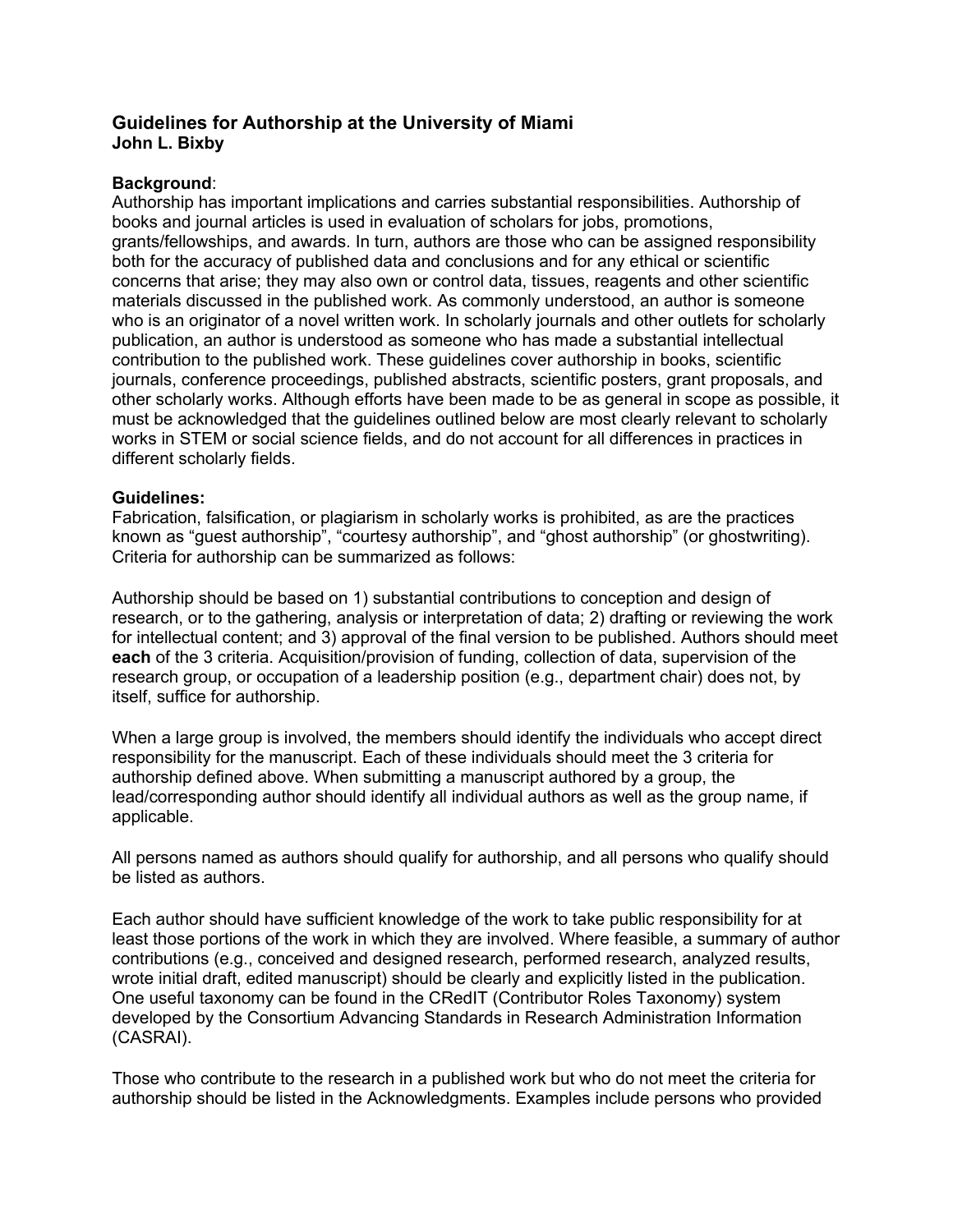purely technical help (such as performing experiments under direction), writing assistance, or financial support. If assistance is provided with study design, data collection or analysis, or preparation of the manuscript, the authors should disclose the identities of the individuals who provided such assistance and the entity providing financial support for this assistance (if any) in the Acknowledgements. Individuals, such as students, fellows, and research assistants, who provide substantial technical support for the research should be given the opportunity to contribute intellectually as well, so as to qualify for authorship. Persons and groups who have made substantial contributions to the work may be acknowledged under categories such as "participating investigators," and their functions or contributions should be described—for example, "provided advice on study design", "critically reviewed the initial proposal", "provided technical assistance", or "enrolled study participants." Persons listed in the Acknowledgements should be asked for permission to be listed, since acknowledgement of contributions to an article may imply agreement with or endorsement of the work's findings or conclusions. If these persons have left the institution and are not reachable by the other authors, they may be acknowledged upon agreement by the senior author(s).

## *Authorship decisions*

Decisions about inclusion/exclusion of authors, and their listed order in the published work, should be made jointly by the authors. A person may refuse to be listed as an author despite having made substantial intellectual contributions; this however may not be done deliberately to subvert the prohibition on "ghost authorship" described below. Discussions about authorship and author order should occur as early in the research process as feasible, to reduce the probability of later disputes. These discussions should be re-opened when required by changes to the direction or scope of the project. The "lead" (senior or corresponding) author(s) should lead authorship discussions. Note that when a publication is substantially based on the work comprising a student's dissertation, the student should be the primary author. Each research group leader should ensure that each member of the research team understands the group's authorship policies and practices. This information should ideally be conveyed in writing at the time that a person joins the research group.

When disputes about author inclusion or author order arise, they should be handled by consensus among the group of authors, or, if necessary, by disinterested individuals chosen as mediators by the group; e.g., the consult service offered by the University of Miami Bioethics Institute. If the mediators selected by the author group cannot provide a resolution acceptable to the group, the dispute should be brought to research leadership for review and advice. Final decisions about authorship, where disagreement still exists, are made by the senior author(s).

# *"Ghost Authorship"*

The practice of "ghost authorship" or "ghostwriting", in which a person who has made substantial intellectual contributions to the writing of a submitted article is not listed as an author, is prohibited. Persons who make substantial intellectual contributions to the writing of a manuscript should be allowed to approve the final version and thus to qualify for authorship.

#### *"Guest Authorship"*

The practice of "guest authorship" or "courtesy authorship", in which a person is listed as an author despite failing to meet the criteria for authorship, is prohibited.